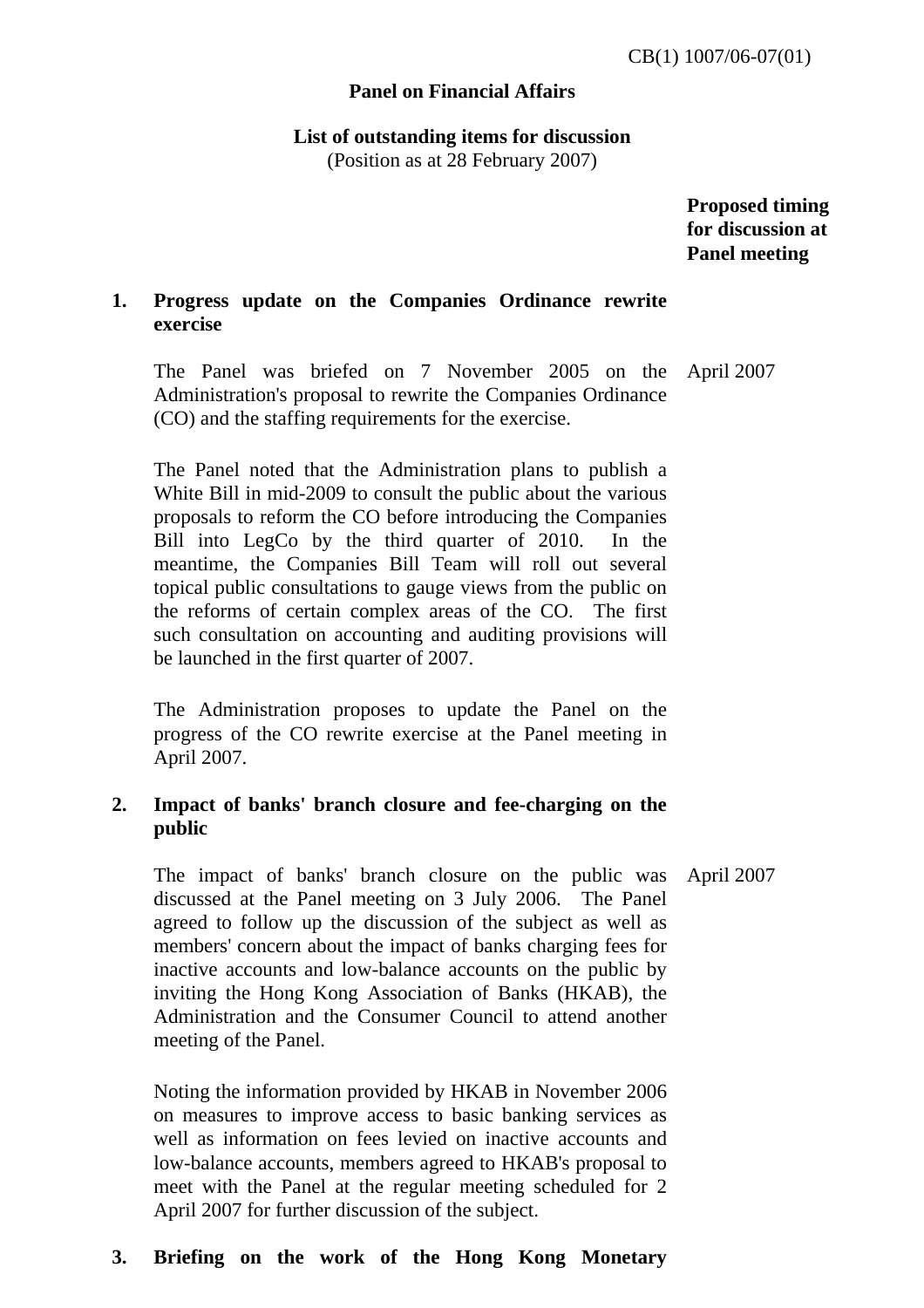#### **Authority**

 The Chief Executive of the Hong Kong Monetary Authority (CE/HKMA) briefs the Panel on the work of HKMA on a regular basis. The briefings are normally held in February, May and November each year. The next briefing will be held in May 2007. May 2007

#### **4. Proposed amendments to the Mandatory Provident Fund Schemes Ordinance**

 The Administration plans to consult the Panel on its proposals to amend the Mandatory Provident Fund Schemes Ordinance (Cap. 485) to improve the operation of the Mandatory Provident Fund (MPF) system and to enhance the regulation of the MPF schemes. May 2007

 The Administration plans to introduce the relevant amendment bill into LegCo before July 2007.

# **5. Briefing by the Financial Secretary on Hong Kong's latest overall economic situation**

 The Panel has invited FS to brief the Panel and all other LegCo June 2007 Members on macro-economic issues on a periodic basis since mid-1999. The briefings are normally held in June and December each year. The next briefing will be held in June 2007.

#### **6. Progress of the work of the Financial Reporting Council**

 Following the enactment of the Financial Reporting Council June 2007 Ordinance on 13 July 2006, the Administration has embarked on the preparatory work for the establishment of Financial Reporting Council (FRC). As pointed out by the Administration in the information paper for the special Panel meeting on 16 October 2006 (LC Paper No.  $CB(1)41/06-07(01)$ , it expects FRC to begin operation formally in early 2007.

 The Administration proposes to update the Panel on the work of the FRC at the Panel meeting in June 2007.

### **7. Conflict of interest issue involved in and after the listing of The Link Real Estate Investment Trust (The Link REIT)**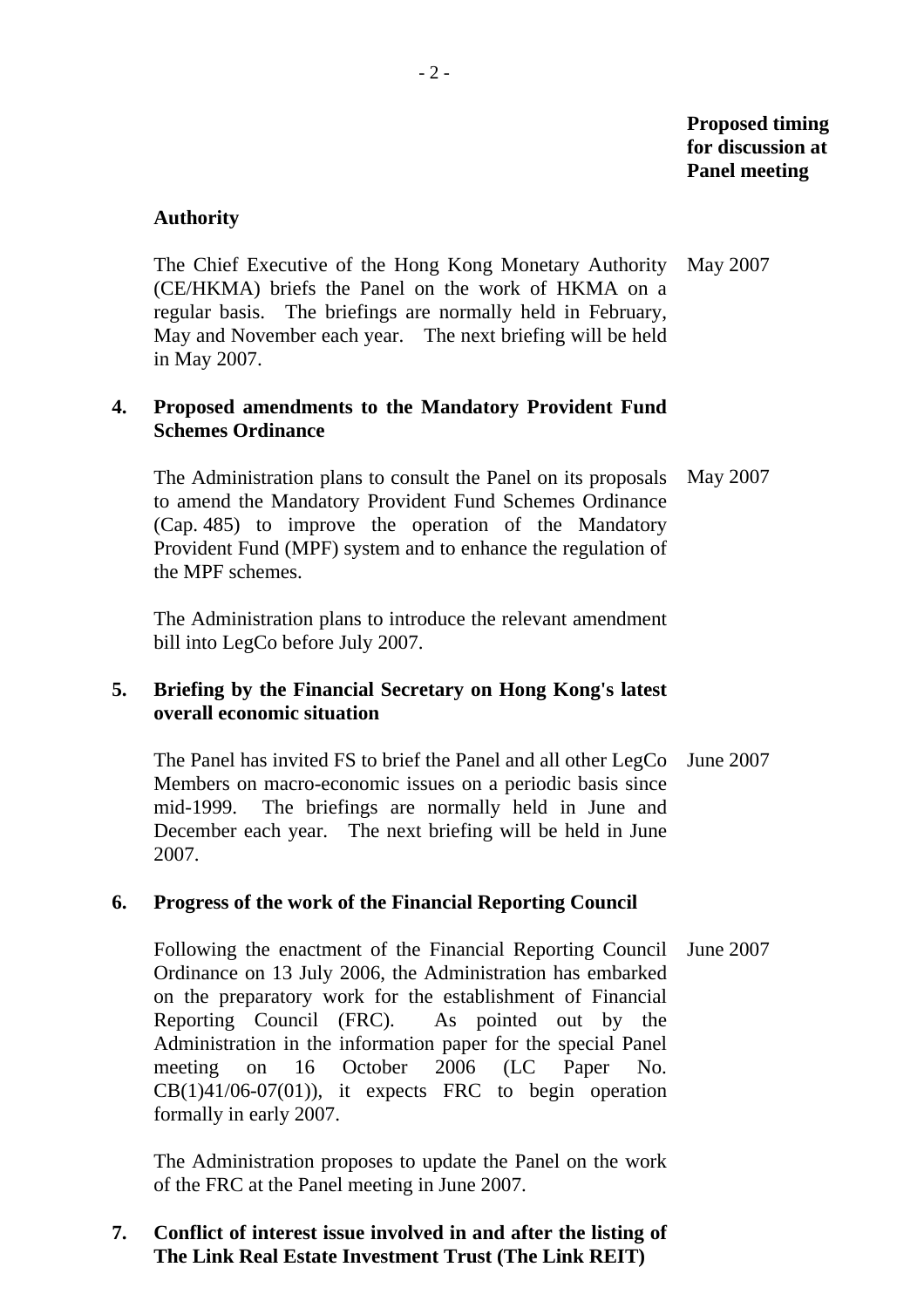The Panel discussed the above subject at its meetings on 14 December 2005 and 3 April 2006. On both occasions, Mr Paul CHENG, Chairman of the Board of Directors of The Link Management Limited (The Link), indicated in his written reply that due to other commitments, he was unable to attend the meeting.

 The Panel agreed on 3 July 2006 that Mr Paul CHENG and the Administration should be invited again to a meeting of the Panel to discuss the relevant issues to ascertain whether conflict of interests were involved in Mr Paul CHENG's two roles, i.e. the Chairman of the Board of Directors of The Link as well as a Senior Advisor to Deutsche Bank. Mr CHENG indicated in his written response dated 31 August 2006 that since he had already provided detailed answers, he did not feel that his attendance to be necessary, and that he was declining the Panel's invitation as a matter of principle, and not out of being disrespectful.

 At the Panel meeting on 6 November 2006, the motion proposed by Hon James TO that Mr Paul CHENG be invited again to a meeting of the Panel was negatived. However, another motion proposed by Hon James TO that Mr LEUNG Chin-man, the former Permanent Secretary for Housing, Planning and Lands (Housing), be invited to a meeting of the Panel was passed. In this connection, Mr LEUNG and other representatives of the Administration have been invited to attend the Panel meeting scheduled for 5 January 2007 and to provide written information.

 The Administration advised in its reply dated 7 December 2006 (LC Paper No. CB(1)472/06-07(02)) that it does not propose to nominate any representative to attend the Panel meeting on 5 January 2007 since it has already provided detailed responses on the subject at previous Panel meetings. Mr LEUNG Chin-man advised in his reply on the same day (LC Paper No.  $CB(1)472/06-07(03)$ ) that he cannot attend the Panel meeting on 5 January as he will be out of Hong Kong on that day. Nevertheless, Mr LEUNG has provided at the Annex to his letter a written response to the list of questions on the subject.

 As agreed at the Panel meeting on 14 December 2006, the Panel would invite Mr LEUNG Chin-man to attend a meeting

To be confirmed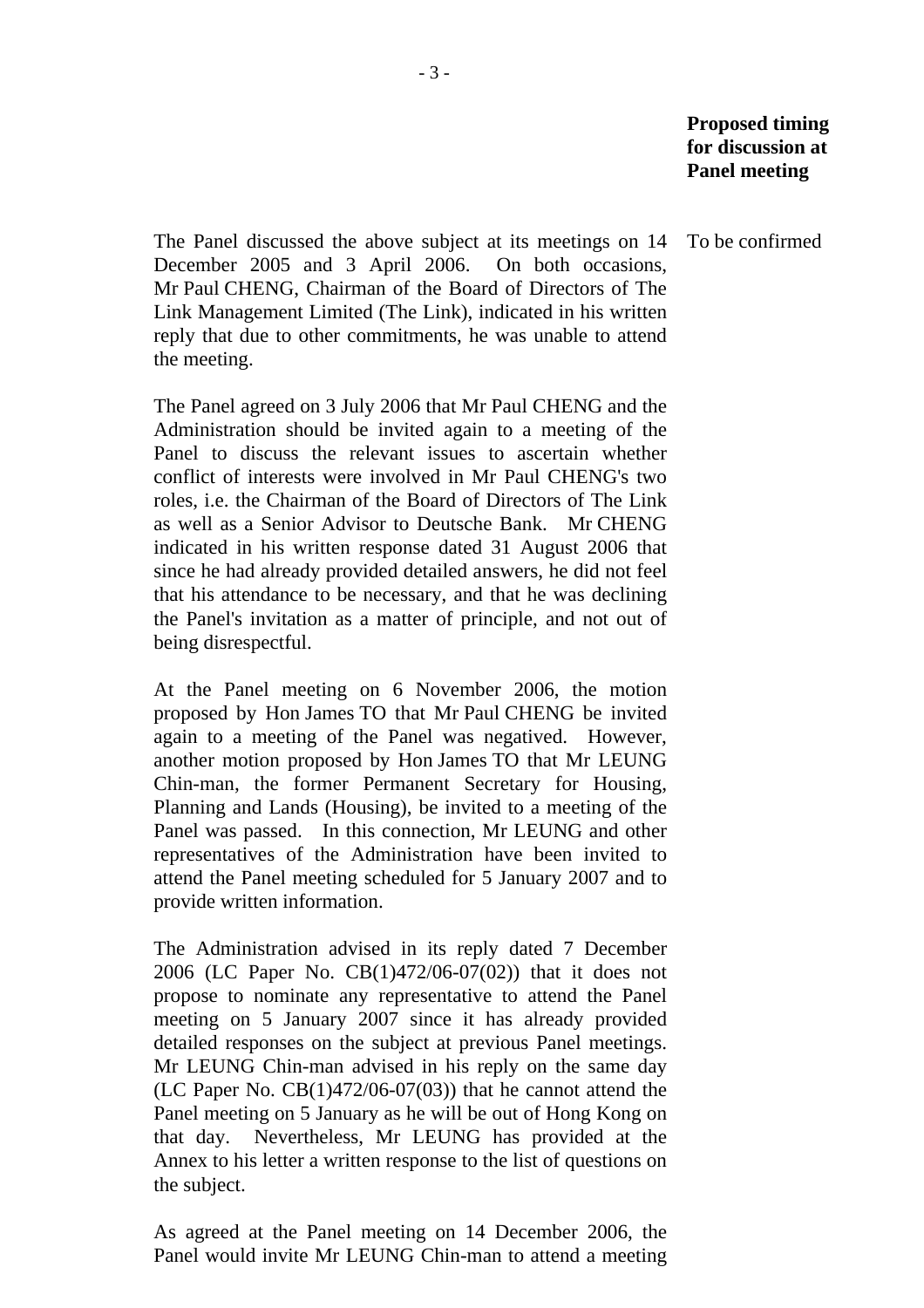of the Panel on a date convenient to him. At the Panel meeting on 5 January 2007, members noted that Mr LEUNG had replied that he was currently not in Hong Kong and would only be able to indicate a suitable timing for meeting with the Panel after checking his commitments upon his return in early 2007.

 In his latest email reply to the Secretariat, Mr LEUNG has advised that he can only ascertain his availability when he will stay in Hong Kong for a relatively longer period of time in about three to four months. Mr LEUNG has expressed his apology and indicated that he has nothing to add to his letter dated 7 December 2006. Members have been advised of the latest position vide LC Paper No CB(1)1025/06-07 on 27 February 2007.

# **8. Issues relating to the listing of companies which are incorporated outside Hong Kong**

 At the Panel meeting held on 14 December 2006, Hon James TO drew the Panel's attention to a key initiative under the Strategic Plan for 2007-2009 announced by the Hong Kong Exchanges and Clearing Limited (HKEx) which seeks to open the equity listing regime to issuers from a broader range of overseas jurisdictions than at present. Mr TO had also referred to recent press report about the Memorandum of Understanding between HKEx and Kazakhstan regarding possible listing arrangements for Kazakhstan enterprises in Hong Kong. The Panel agreed with Hon James TO's suggestion to invited the Administration/HKEx to provide more information on the proposal for opening the equity listing regime, and if practicable, to brief members on the subject at the next regular meeting on 5 January 2007. To be confirmed

 In the Administration's reply dated 22 December 2006(LC Paper No.  $CB(1)589/06-07(02)$ , it advised that the proposal was still under consideration by HKEx and SFC and that it would be premature to discuss the proposal at the Panel meeting on 5 January 2007. HKEx will nevertheless provide a paper for members' information in the first quarter of 2007.

#### **9. Consultation on reform to broaden the tax base**

When the Panel was briefed on the "Consultation on reform to To be confirmed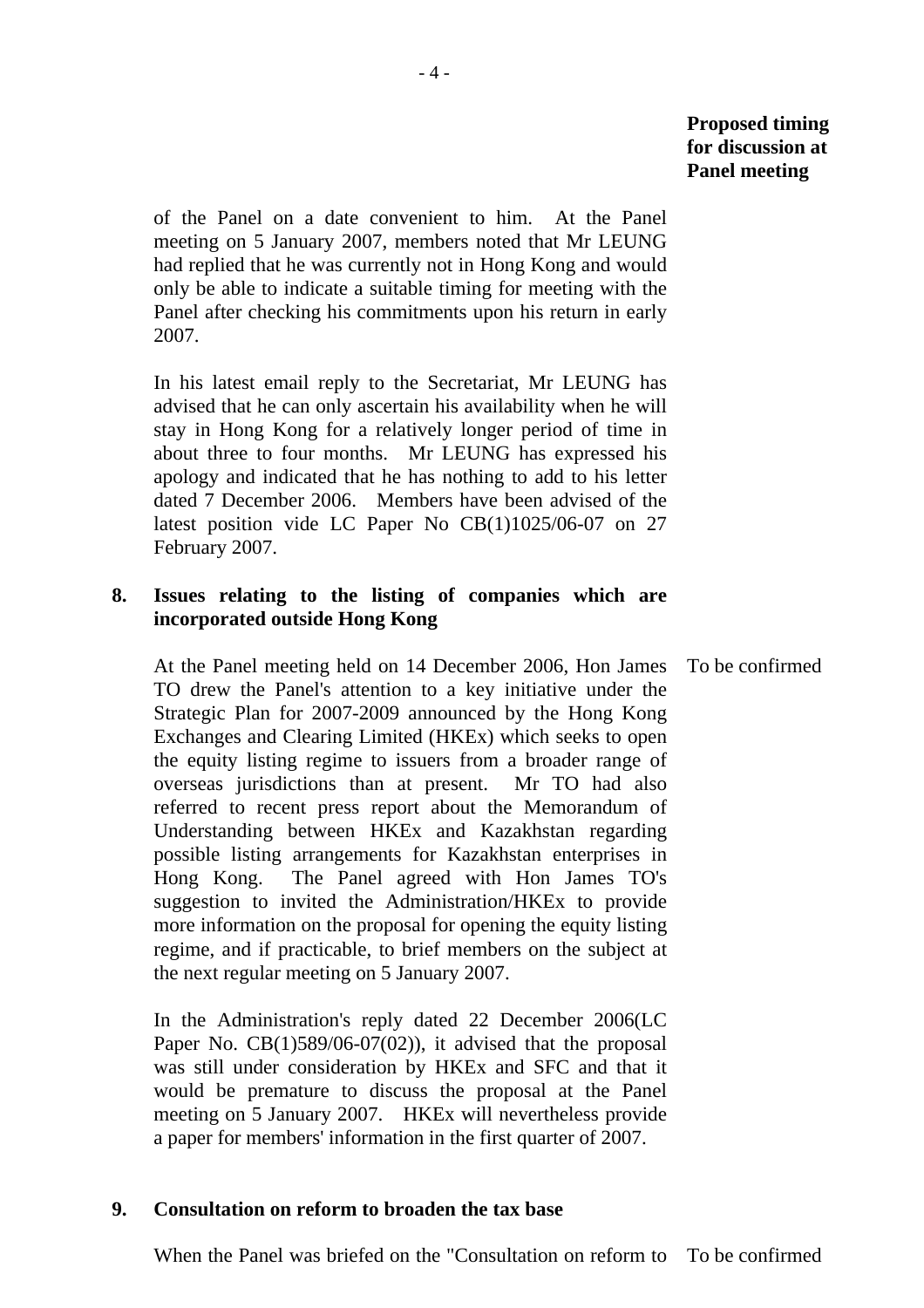broaden the tax base" at its special meeting on 18 July 2006, Members noted that the Administration embarked on a nine-month public consultation on the proposal to broaden the tax base on the same day, including the proposed framework for introduction of a Goods and Services Tax (GST). The views and concerns expressed by Members at the special meeting were forwarded to the Administration for consideration and written response. The Administration's written response was issued to members vide LC Paper No. CB(1)2319/05-06(02) on 9 October 2006. Moreover, the list of further questions put forward by Hon SIN Chung-kai on 23 August 2006 and the Administration's written response were issued to members vide LC Paper Nos. CB(1)29/06-07(01) and (02) respectively on 11 October 2006.

 Given the complexity of the subject and the impact of GST on the public, some members suggested at the special meeting on 18 July 2006 that the subject be further discussed at meeting(s) of the Panel before the public consultation ended in March 2007.

 At the Panel meeting on 6 November 2006, FS advised that the an interim report on the public consultation would be released. The Chairman invited FS to report to the Panel on the outcome of the consultation in due course. The Administration provided a Legislative Council Brief on "Public Consultation on Tax Reform Interim Report" on 5 December 2006 (issued to members vide LC Paper No. CB(1)438/06-07). In the interim report, the Administration advised that having regard to views collected through the different channels, it is clear that the public is strongly against GST. The Administration considers that at this point in time there is insufficient public support nor are the conditions right for the introduction of GST. The Government will listen carefully and participate in public discussions, so that it can come up with a conclusion for the Government of the next term to consider when the consultation exercise ends in March 2007.

# **10. Consultancy study on the feasibility of establishing insurance Policyholders' Protection Funds in Hong Kong**

The Administration commissioned a consultancy study on the To be confirmed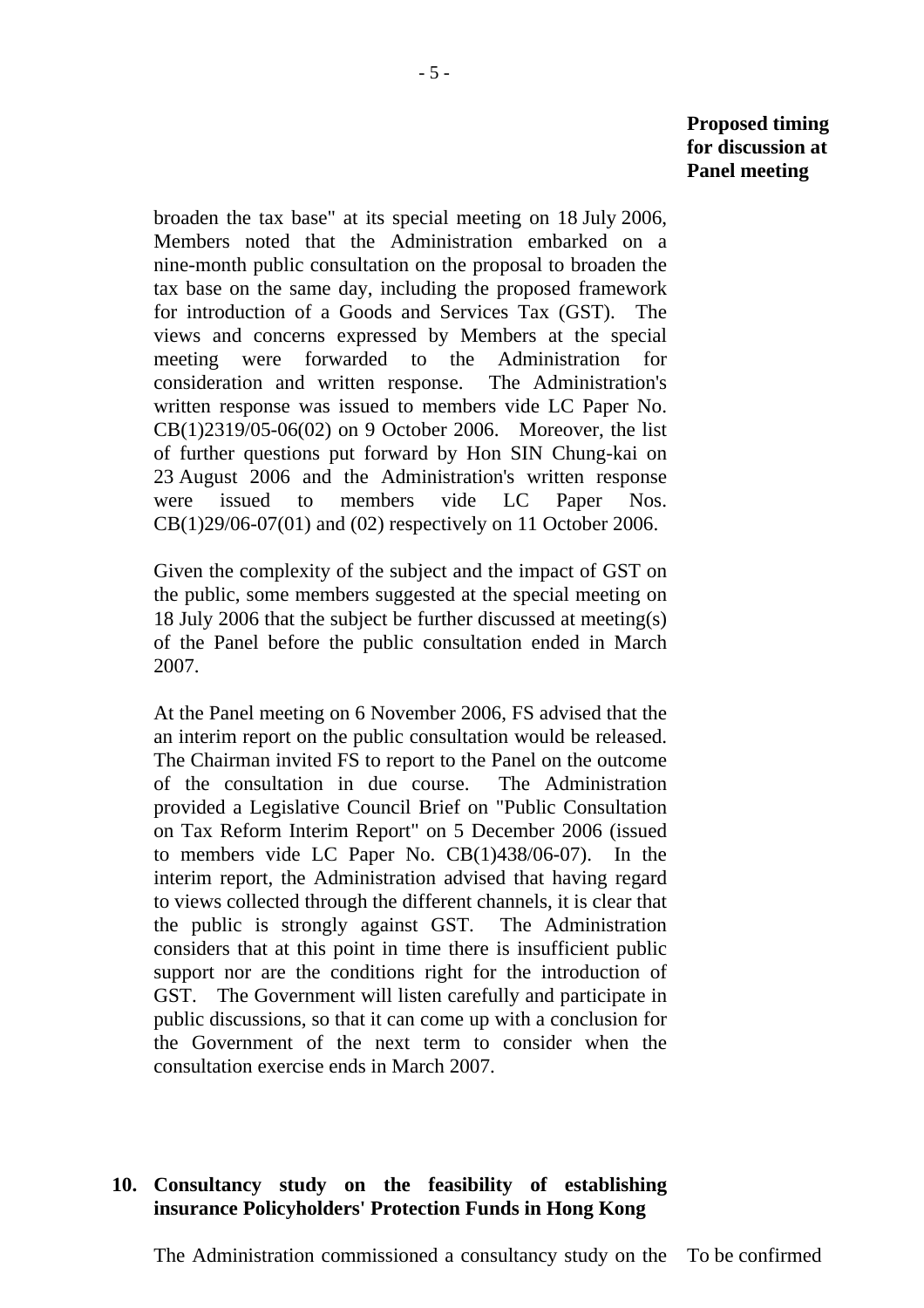feasibility of establishing Policyholders' Protection Funds (PPFs) in Hong Kong in late 2002 and conducted a consultation exercise from December 2003 to March 2004 to invite public views on whether and how PPFs should be introduced in Hong Kong.

 At the Panel meeting on 1 March 2004, members were briefed on the findings of the consultancy study and proposed PPF options. The Administration undertook to consult the Panel on the way forward after the public consultation exercise.

 As advised by the Administration on 3 November 2006, the consultant has produced a draft final report containing an analysis of outcome derived from the public consultation exercise together with recommendations on the feasibility of introducing PPFs in Hong Kong. The Administration will map out a way forward taking into account latest international insurance regulatory developments and the growing popularity of investment-linked insurance products. The consultancy study is expected to complete in 2007-08.

# **11. Consultancy study on the supervisory framework of the assets of long term insurers in Hong Kong**

 In October 2003, the Administration commissioned the consultancy study to examine the effectiveness of the current supervisory framework and to assess the need for further enhancement of the current framework for the protection of policyholders in Hong Kong. To be confirmed

 As advised by the Administration on 3 November 2006, the consultant has produced a series of reports covering areas such as study framework, review of the long term assets supervisory framework, preliminary options for establishing the long term assets valuation framework and safeguarding mechanism, public consultation strategy, etc. In view of an emerging international trend towards the adoption of risk based capital supervision, the Commissioner of Insurance is reviewing the need and timing for public consultation on this study. The consultancy study is expected to complete in 2007-08.

# **12. Proposal to write off a judgement debt**

 At the Panel meeting held on 6 June 2005, members were briefed on the Administration's proposal to write off a judgement debt which was considered irrecoverable. The To be confirmed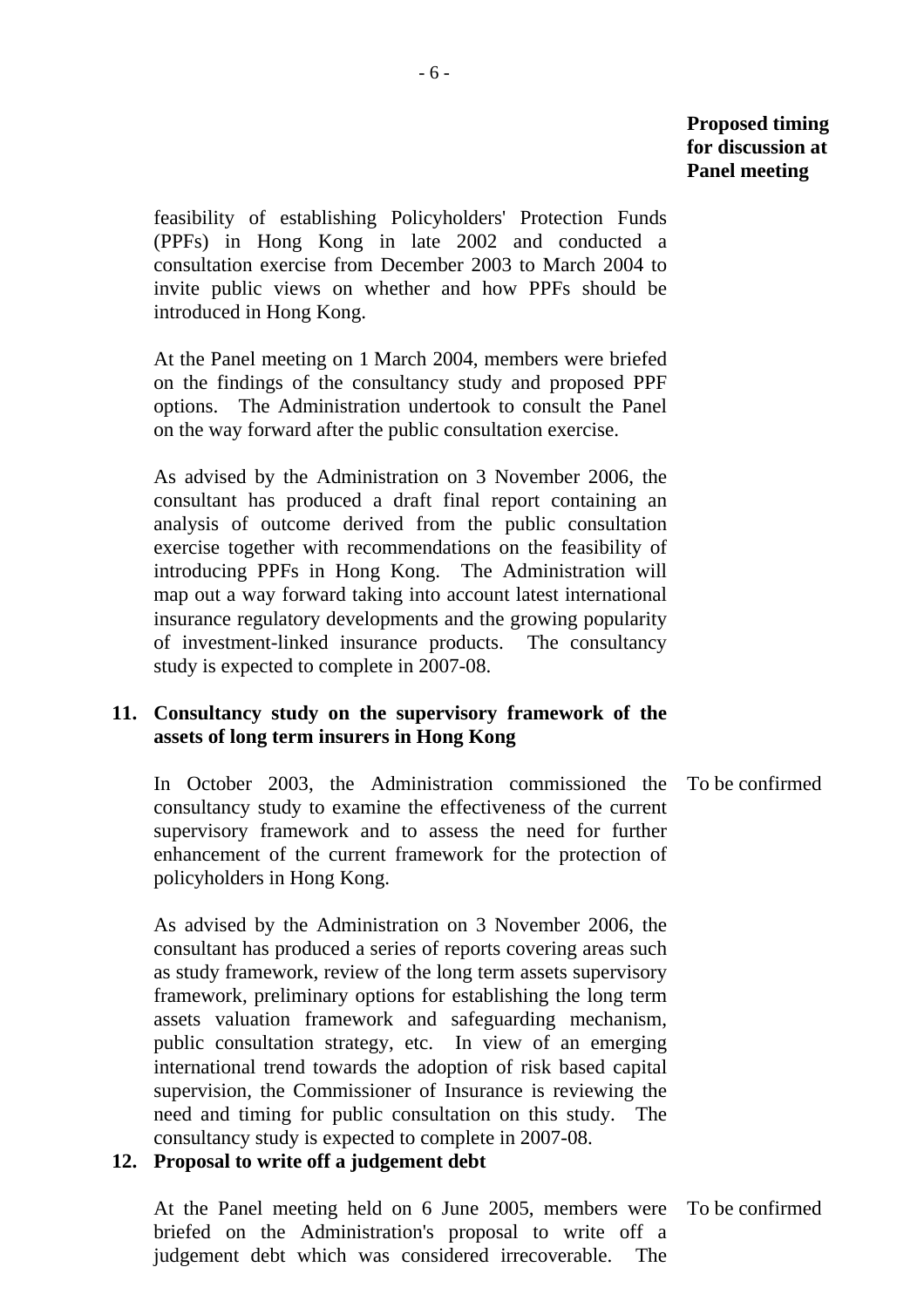debt was owed to the Government by an auctioneer hired by the former Government Supplies Department to conduct commercial disposal of unserviceable or obsolete government stores and confiscated goods. Members expressed concerns about actions taken by the Administration to recover the outstanding payments from the auctioneer and details of the Administration's internal investigation on the case including the disciplinary proceedings taken against the involving civil servants. It was agreed that the Panel would further discuss the proposal in due course after the Administration had provided the supplementary information requested by members.

 As advised by the Administration on 3 November 2006, it has referred the case to the Police for investigation into whether any criminal offence was involved with regard to the auctioneer. The Administration plans to further consult the Panel on the proposal to write off the judgement debt in due course when the results of the investigation concerned are available and then seek the approval of the Finance Committee on the proposal.

# **13. Scheme for outsourcing summary bankruptcy cases**

 The purpose of the Bankruptcy (Amendment) Bill 2004 is to empower the Official Receiver to outsource debtor-petition summary bankruptcy cases to private-sector insolvency practitioners. The Bills Committee on Bankruptcy (Amendment) Bill 2004 requested the Administration to review the outsourcing scheme after implementation of the scheme. The Secretary for Financial Services and the Treasury undertook in his speech during the resumption of the Second Reading debate on the Bill at the Council meeting on 6 July 2005 that the Administration would review the outsourcing scheme 24 months after implementation of the scheme and report the outcome of the review to the LegCo.

 The Administration was invited to report the outcome of the review to the Panel in due course.

# **14. Briefing on the draft Companies (Amendment) Bill 2006**

 The Companies (Amendment) Bill 2006 aims to enable the introduction of a scripless securities market allowing securities to be issued and transferred electronically. To be confirmed

To be confirmed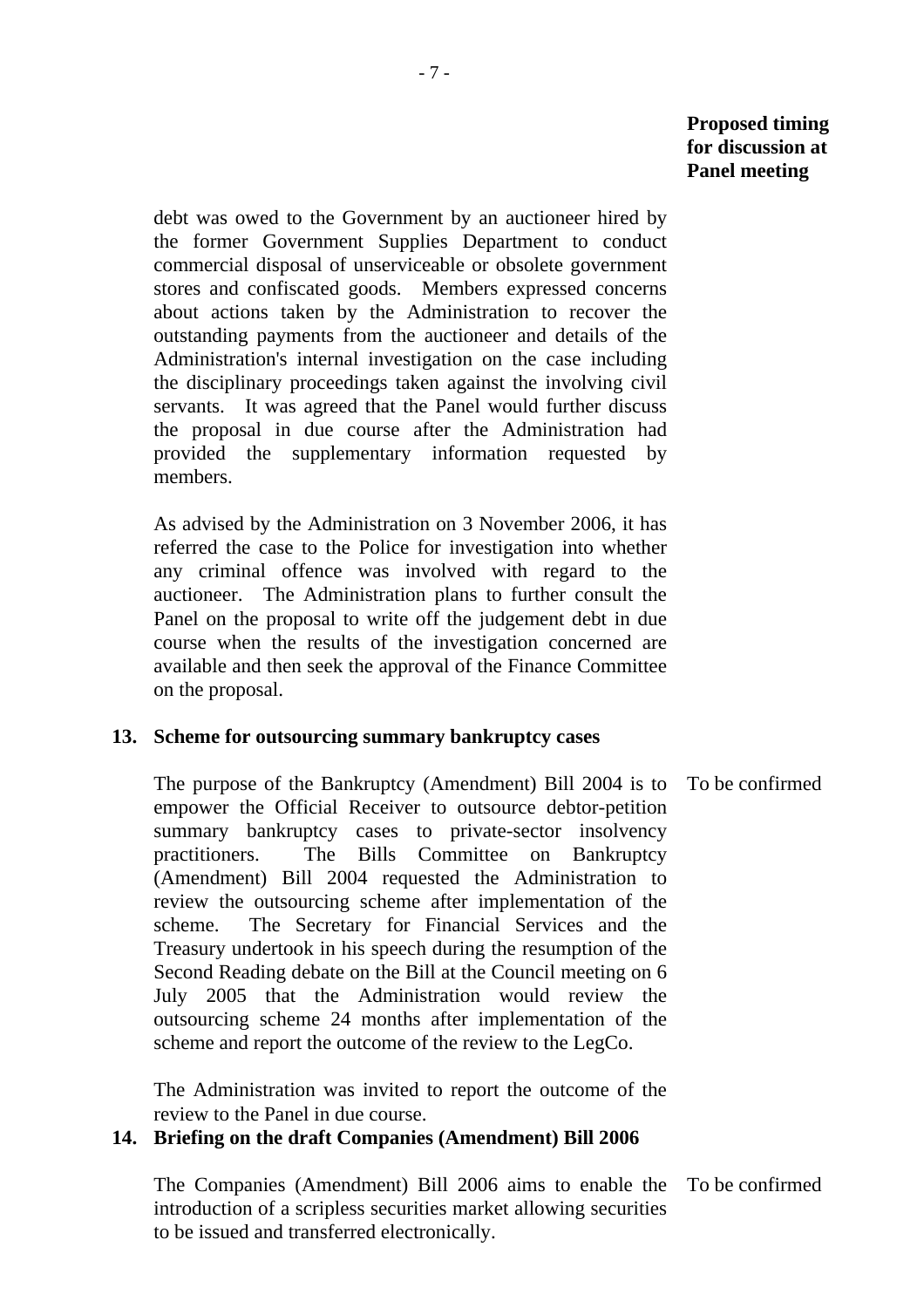As advised by the Administration on 3 November 2006, it will brief the Panel on the way forward in due course.

### **15. Introduction of a new category of "travel insurance agents"**

 At the Panel meeting held on 4 July 2005, members were briefed on the Administration's proposal to introduce a new category of "travel insurance agents" to facilitate travel agents to be registered as insurance agents for the sale of travel insurance. The Administration was requested to give further thought to the proposal and consider how the grave concern expressed by the insurance intermediaries could be addressed. To be confirmed

 At the Panel meeting held on 5 December 2005, members were briefed on the progress of the proposal. Members noted that the insurance industry had accepted the proposal after further discussion with the Administration. The Administration was requested to report to the Panel on the implementation of the "travel insurance agents" registration system about one year after the implementation of the system, including information on the number and percentage of travel agents who have passed the "Travel Insurance Agents Examination" and registered under the system, and the Administration's assessment of the effectiveness of the registration system and the impact of the system on the professional standards of insurance intermediaries.

As advised by the Administration on 3 November 2006, the new category of "travel insurance agents" was successfully introduced in the summer of 2006 and over 1400 travel agents have passed the requisite qualifying examination up to mid-October 2006. The Administration will provide a progress report to the Panel in the 2007-2008 session.

# **16. Proposal on sale and outsourcing of the funding and administration of loans made to students**

 At the Panel meeting held on 5 January 2006, the To be confirmed Administration briefed Members on its plan to sell off the portfolio and outsource the funding and administration of non means-tested student loans to the private sector. Given the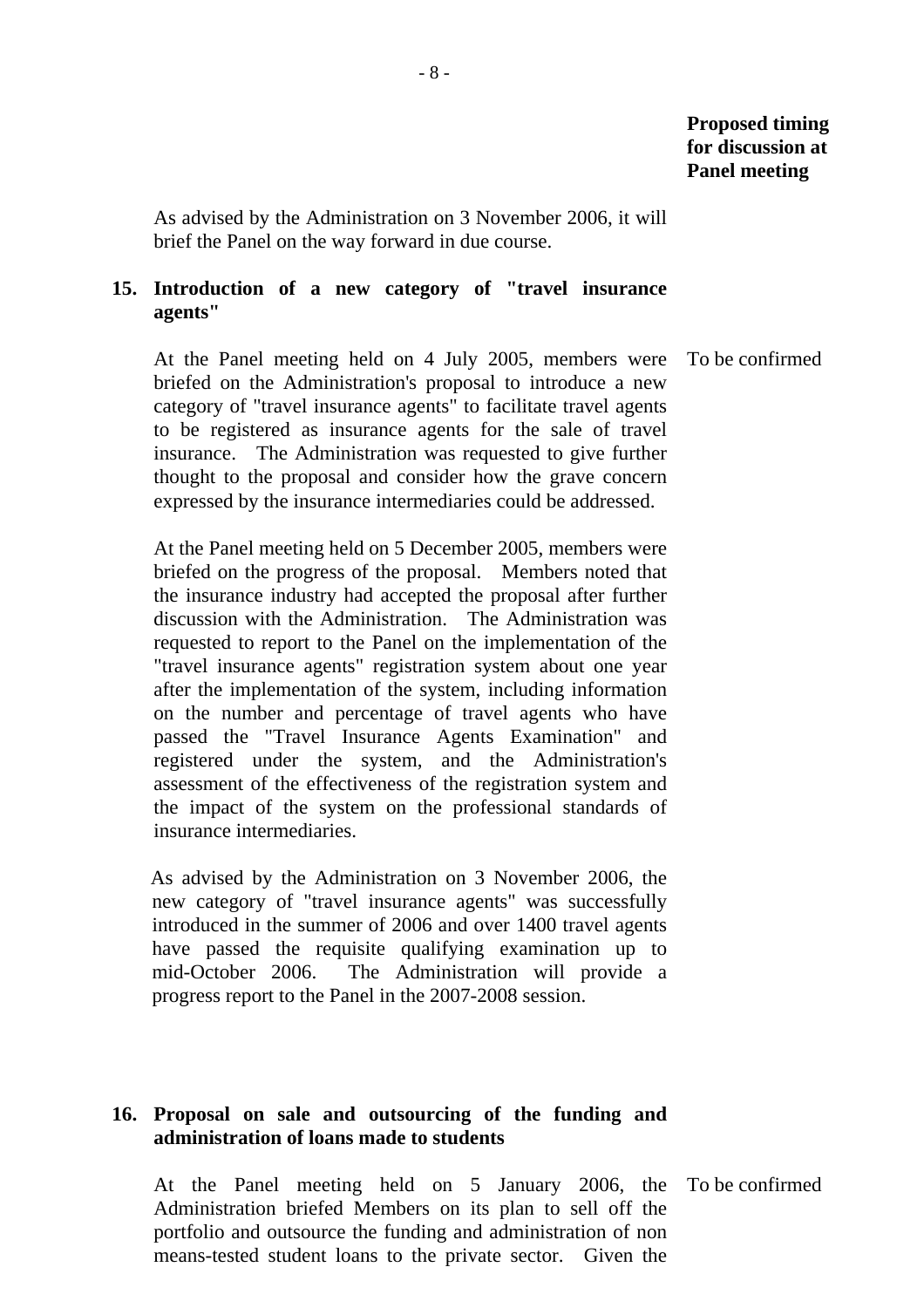possible impact of the proposal on the students having loans under the two non-means tested loan schemes concerned, Members urged the Administration to consult the Panel on Education (Education Panel) and relevant student bodies on the proposal before reverting to the Panel.

When the subject was discussed at the special meeting of the Education Panel held on 26 January 2006, the following motion was passed:

"本委員會反對政府將免入息審查學生貸款出 售和外判予私營機構,並要求政府盡快完成檢 討整個學生貸款計劃,以達至協助有需要之學 生完成學業,而不至於畢業後長期負債。"

#### (English translation)

"That this Panel opposes the sale of the Government's non-means-tested student loan portfolio and the outsourcing of the funding and administration of these loan schemes to the private sector, and requests that the overall review of all student loan schemes be completed expeditiously for the purpose of providing assistance to the needy students to enable them to finish their studies without having to repay debts over a prolonged period of time after graduation."

### **17. Review of the Personalized Vehicle Registration Marks Scheme**

 At the request of the Bills Committee on Revenue (Personalized Vehicle Registration Marks) Bill 2005, the Administration undertook to conduct an overall review of the captioned Scheme one year after its implementation and report the outcome of the review to the relevant Panel. The Bills Committee has referred the issue to the Panel for follow-up action. To be confirmed

 The Administration was invited in February 2006 to report the outcome of the review to the Panel in due course. In its written reply dated 2 March 2006, the Administration advised that it would be able to report to the Panel in the first quarter of 2008. The Administration's reply was circulated to members vide LC Paper No. CB(1)1138/05-06 on 22 March 2006.